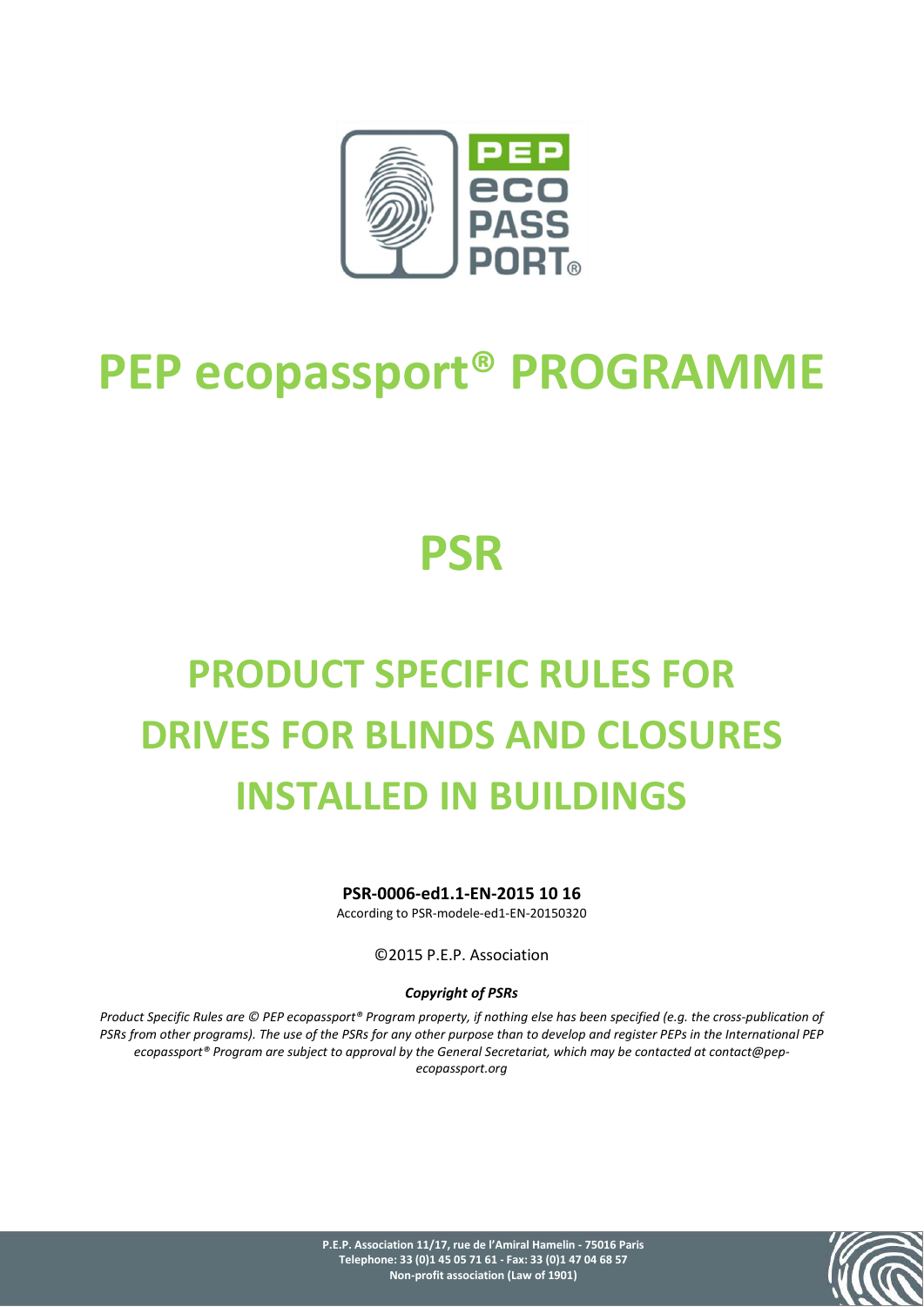## Contents

| 1. |                                                                      | $\overline{\mathbf{3}}$ |
|----|----------------------------------------------------------------------|-------------------------|
| 2. | <b>Scope</b>                                                         | $\overline{a}$          |
| 3. |                                                                      | 5                       |
|    | 3.1. Drives for blinds and closures installed on bay windows         | 5                       |
|    | 3.2. Drives for gates, shop doors and garage doors                   | 7                       |
|    | 3.3. Overview of functional unit                                     | 10                      |
| 4. |                                                                      | 10                      |
|    | 4.1. Manufacturing stage                                             | 10                      |
|    | 4.2. Distribution stage                                              | 10                      |
|    | 4.3. Installation stage                                              | 11                      |
|    | 4.4. Use stage                                                       | 11                      |
|    | 4.5. End of life cycle stage                                         | 11                      |
|    |                                                                      | 12                      |
| 6. |                                                                      | 13                      |
|    | 6.1. Appendix 1: Reference standards used to define functional units | 13                      |
|    | 6.2. Appendix 2: critical review certificate                         | 16                      |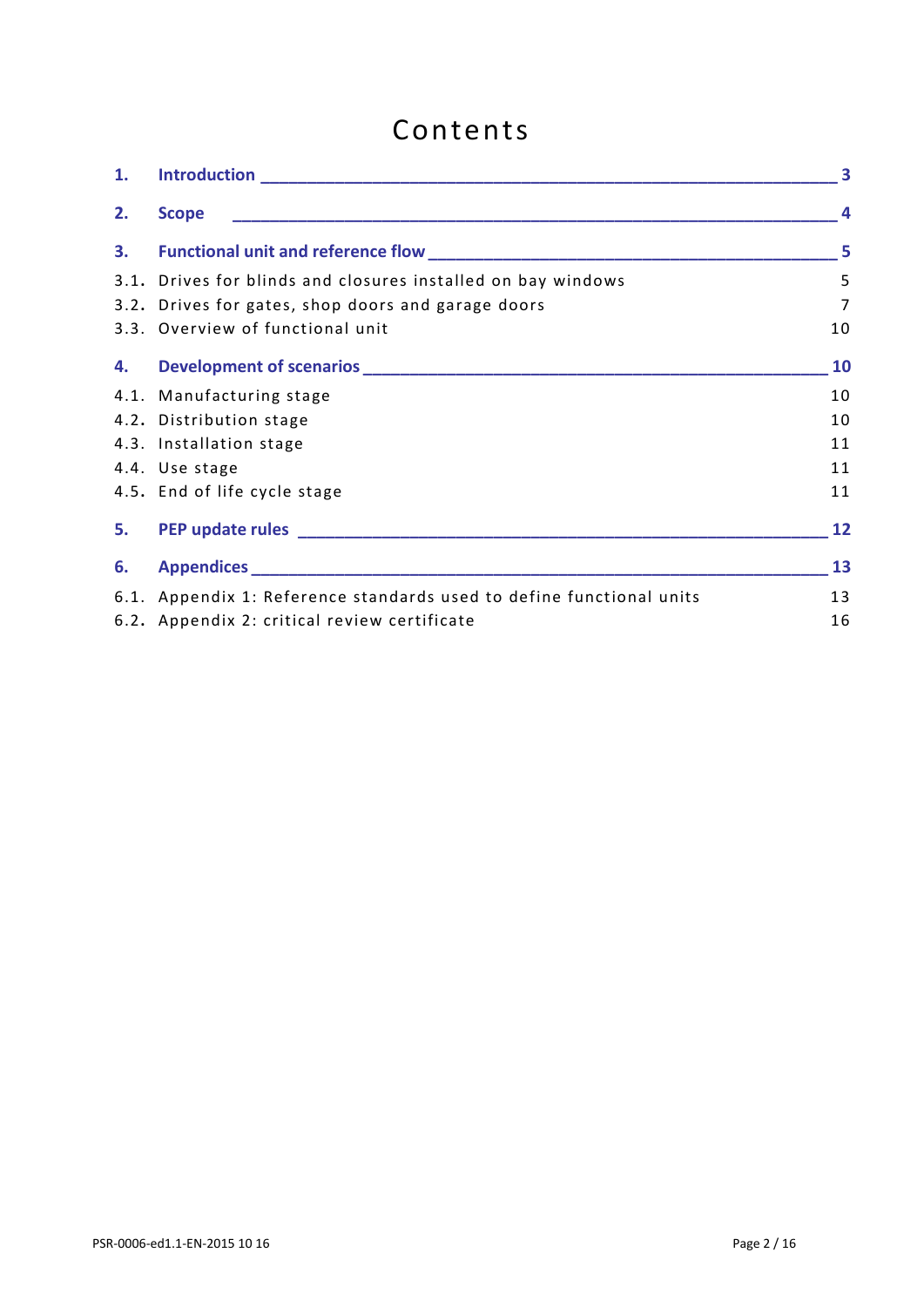## <span id="page-2-0"></span>**1 . Introduction**

This reference document complements and explains the Product Environmental Profile (PEP) Drafting Rules defined by the PEP ecopassport® program (PEP-PCR ed.3-EN-2015 04 02), available at [www.pep](http://www.pep-ecopassport.org/)[ecopassport.org\)](http://www.pep-ecopassport.org/).

It defines the additional requirements applicable to drives for blinds and closures installed in buildings. These requirements must be satisfied in order to:

- Qualify the environmental performance of these products on an objective and consistent basis,
- Publish PEPs compliant with the PEP ecopassport® program and international reference standards.<sup>[1](#page-2-1)</sup>

This reference document was drawn up in compliance with the open, transparent rules of the PEP ecopassport® program with the support of stakeholders and professionals in the drives for blinds and closures installed in buildings market.

| <b>PEP</b><br>eco<br><b>PASS</b><br><b>PORT</b> ® | www.pep-ecopassport.org                                                                                                                                                                             |
|---------------------------------------------------|-----------------------------------------------------------------------------------------------------------------------------------------------------------------------------------------------------|
| <b>PSR</b><br>reference                           | PSR-0006-ed1.1-EN-2015 09 15                                                                                                                                                                        |
| <b>Critical review</b>                            | The third-party critical review was carried out by Solinnen SAS.<br>The certificate of compliance published on 12/02/2013 is shown in Appendix 2                                                    |
| <b>Availability</b>                               | The critical review report is available on request from the PEP Association<br>contact@pep-ecopassport.org                                                                                          |
| <b>Scope of validity</b>                          | The critical review report and the certificate of compliance remain valid within 5<br>years or until the PEP Drafting Rules, or the normative reference texts to which they<br>refer, are modified. |

Following the publication of the PCR Edition 3 (PEP-PCR-ed 3-EN- 2015 04 02), this PSR was the subject of an impact analysis in April [2](#page-2-2)015<sup>2</sup>, which led to an editorial revision.

 $\overline{a}$ 

<span id="page-2-1"></span><sup>1</sup> ISO 14025, ISO 14040 and ISO 14044 standards

<span id="page-2-2"></span><sup>&</sup>lt;sup>2</sup> Document available from the PEP Association on request [contact@pep-ecopassport.org](mailto:contact@pep-ecopassport.org)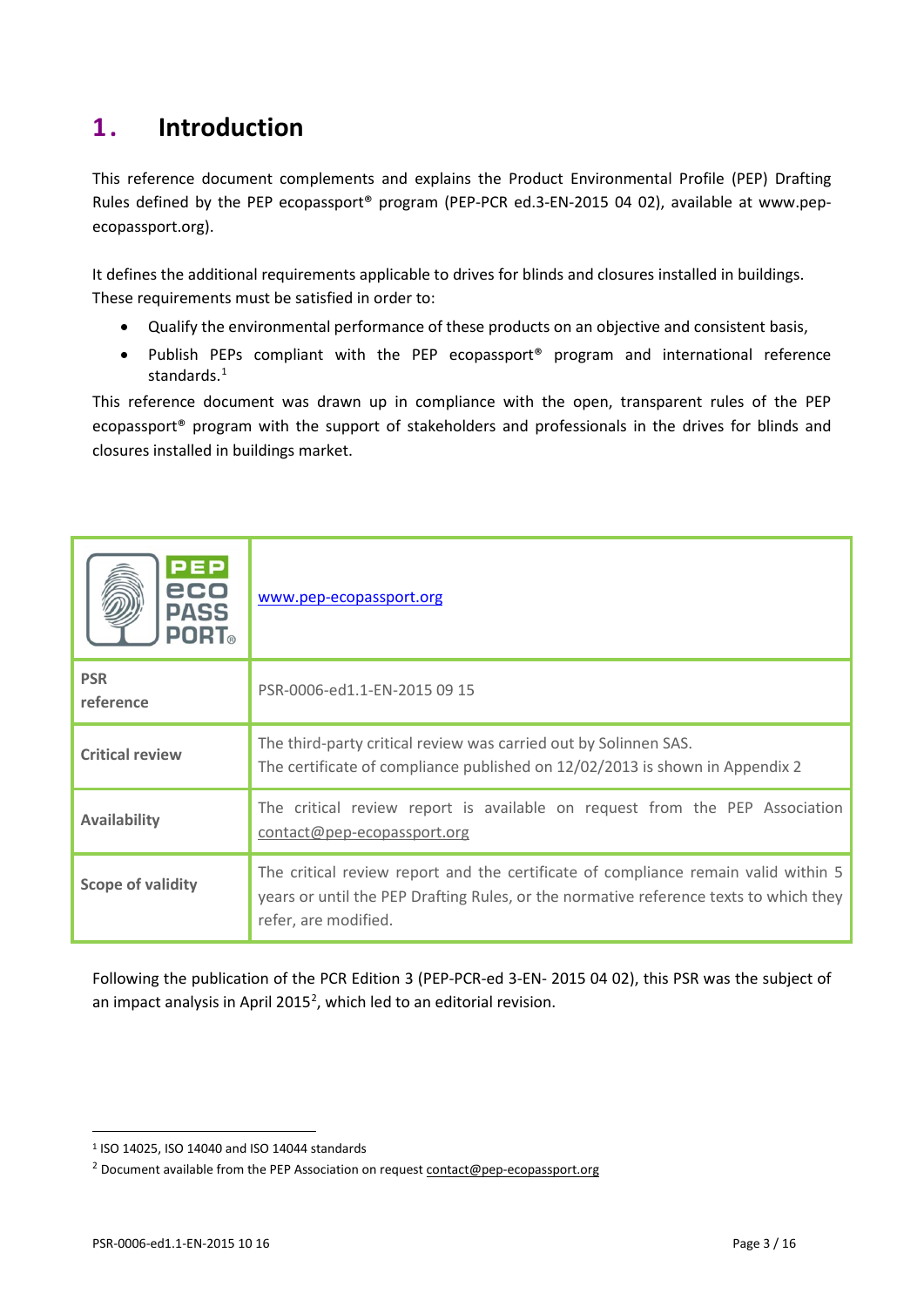## <span id="page-3-0"></span>**2 . Scope**

In accordance with the General Instructions of the PEP Ecopassport<sup>®</sup> program (PEP-General Instructionsed 3.1-EN-2015 04 02) and in addition to the PCR, Product Category Rules (PEP-PCR ed.3-EN-2015 04 02) of the PEP Ecopassport® eco-declaration program, this document sets out the specific rules for drives for blinds and closures installed in buildings and defines the product specifications to be adopted by manufacturers in the development of their PRODUCT ENVIRONMENTAL PROFILES (PEPs), particularly with regard to :

- the technology and its type of application,
- the reference life time taken into account for the Life Cycle Assessment (LCA),
- the conventional use scenarios to be adopted during the product use stage.

The purpose of these specific rules is to provide a common basis for manufacturers of drives for blinds and closures installed in buildings, when drafting a LCA (Life Cycle Assessment). Thus, the present document describes the various types of drives.

The present specific rules cover the following types of systems:

## **Drives for blinds and closures installed on bay windows** External roller closures *Roller shutters External Venetian blinds Vertical blinds Awnings* Swing shutters Interior blinds **Drives for gates, shop doors and garage doors** Drives intended for private houses *Sliding gates for private houses Swing gates for private houses Garage doors for private houses* Drives intended for collective residential buildings *Sliding gates for collective residential buildings Swing gates for collective residential buildings Garage doors for collective residential buildings*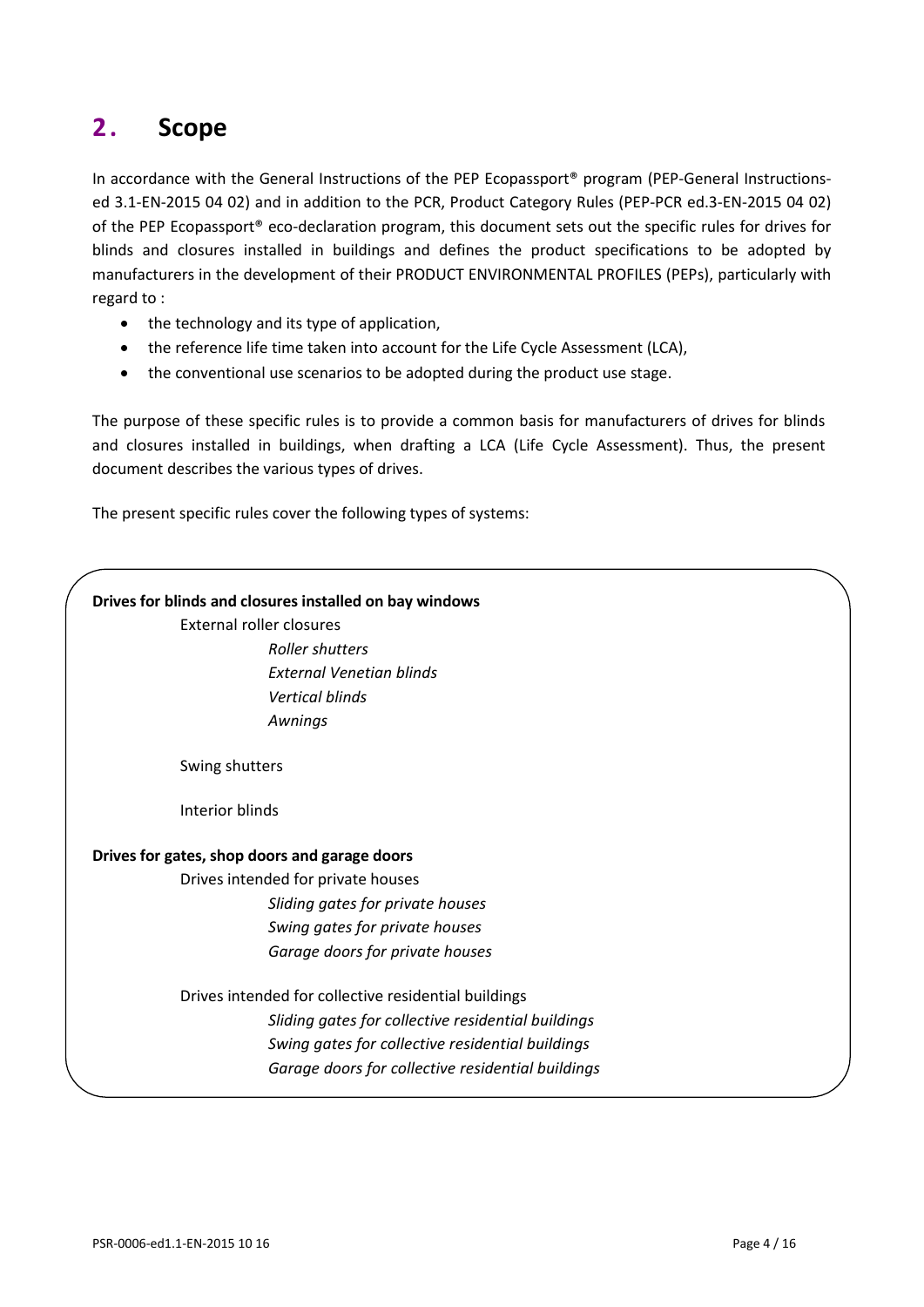## <span id="page-4-1"></span><span id="page-4-0"></span>**3 . Functional unit and reference flow**

## **3.1.** Drives for blinds and closures installed on bay windows

Drives for blinds and closures installed on bay windows concern:

- External roller closing systems (roller shutters, external Venetian blinds, external vertical blinds and awnings)
- Swing shutters
- Interior blinds (Venetian, roller, vertical, pleated in accordance with the terminology of EN 12 216),
- Internal horizontal blinds

The reference flow of Drives for blinds and closures installed on bay windows includes the following elements:

- the drive system (including motor tube and cover),
- interface accessories between the motor and driven part, i.e. the ring, the wheel and the mounting adapter, and any other installation component only if delivered and/or prescribed by the manufacturer in the installation instructions,
- the power cable, 2.50 m long,
- any other accessory (e.g. remote control, etc.) only if sold in a package with the drive system.
- Where applicable, in the context of a package, any consumables (batteries, etc.) required for the operation of these accessories (remote control, etc.),
- the marking label, packaging and documentation for all these subassemblies, computed as a function of average packaging and sales.

### **3.1.1.** External roller closing systems

#### 3.1.1.1. Roller shutters

"Ensure the closing and opening action by performing 14 000 operating cycles, on a reference service life of 15years, with a torque of X Nm, on a length of 2 meters, corresponding to 6 winding turns per halfcycle, with a tube diameter of 60 mm".

- *- X: considering a torque of around 10 Nm is recommended, in order to facilitate PEP Ecopassport comparisons.*
- *- One operating cycle corresponds to one complete opening and closing action.*
- *- This use corresponds to a mean activity of 2.56 cycles per day.*
- *- The specified torque corresponds to an external roller closing system, with a mass between 11 and 18 kg.*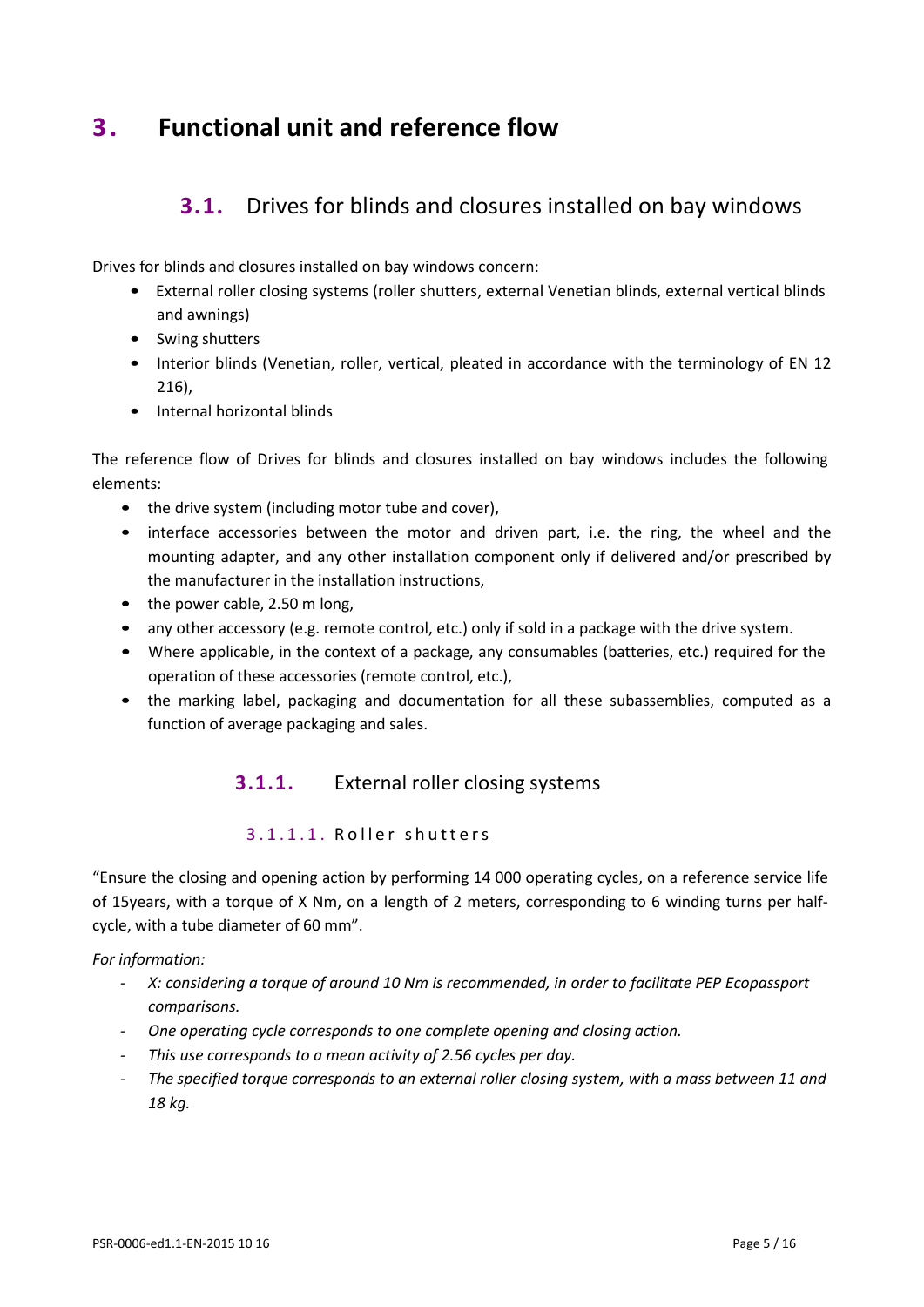#### 3.1.1.2. External Venetian blinds

"Ensure the closing action by performing 14 000 operating cycles, on a reference service life of 15 years, with a torque of Y Nm, on a length of 2 metres, corresponding to 13 winding turns per half-cycle, with a pulley diameter of 25 mm. If an external Venetian blind performs orientations, then the number of orientation cycles is 28 000."

#### *For information:*

- *Y: considering a torque of around 6 Nm is recommended, in order to facilitate PEP Ecopassport comparisons.*
- *- One operating cycle corresponds to one complete opening and closing action.*
- *- This use corresponds to a mean activity of 2.56 cycles per day.*

#### 3.1.1.3. Vertical blinds

"Ensure the closing and opening action by performing 14 000 operating cycles, on a reference service life of 15 years, with a torque of Z Nm, on a length of 2 meters, corresponding to 13 winding turns per halfcycle, with a tube diameter of 25 mm".

*For information:*

- *- Z: considering a torque of around 6 Nm is recommended, in order to facilitate PEP Ecopassport comparisons.*
- *- One operating cycle corresponds to one complete opening and closing action.*
- *- This use corresponds to a mean activity of 2.56 cycles per day.*
- *- The specified torque corresponds to an external vertical blind of 2 m wide by 2.5 m high, with a mass of 3 kg.*

#### 3.1.1.4. Awnings

"Ensure the closing and opening action by performing 14 000 operating cycles, on a reference service life of 15 years, with a torque of α Nm, on a projection of 3 meters, corresponding to 6 winding turns per halfcycle, with a tube diameter of 78 mm".

- *-* α: *torque of around 35 Nm is recommended, in order to facilitate PEP Ecopassport® comparisons.*
- *- One operating cycle corresponds to one complete opening and closing action.*
- *- This use corresponds to a mean activity of 2.56 cycles per day.*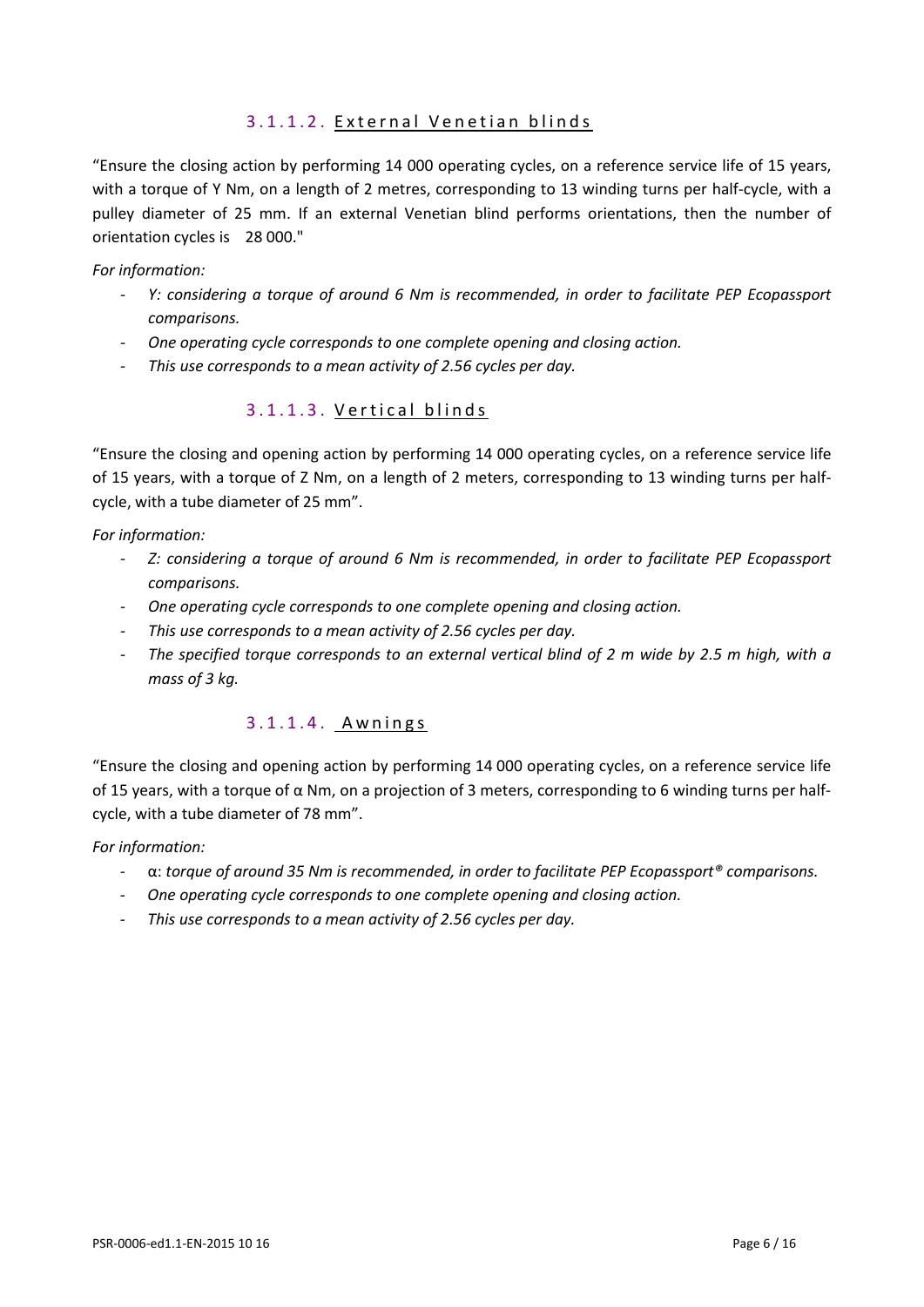#### **3.1.2.** Swing shutters

"Ensure the closing and opening action by performing 14 000 operating cycles, on a reference service life of 15 years, for any type of swing shutter with a mass of  $\beta$  kg per panel and a total width of 1.20 m, on an angle of 180°".

*For information:*

- *-* β: *mass of around 20 kg per panel is recommended, in order to facilitate PEP Ecopassport® comparisons.*
- *- One operating cycle corresponds to one complete opening and closing action.*
- *- This use corresponds to a mean activity of 2.56 cycles per day.*

#### **3.1.3.** Internal blinds

"Ensure the closing action by performing 10 000 operating cycles, on a reference service life of 15 years, with a torque of γ Nm, on a length of 2 meters, corresponding to 14 winding turns per half-cycle, with a pulley diameter of 22 mm. If the internal blind performs orientations, then the number of orientation cycles is 20 000."

*For information:*

- *-* γ: *a torque of around 0.8 Nm is recommended, in order to facilitate PEP Ecopassport® comparisons.*
- *- One operating cycle corresponds to one complete opening and closing action.*
- <span id="page-6-0"></span>*- This use corresponds to a mean activity of 1.82 fold/unfold cycles per day + 3.65 orientation cycles per day.*

### **3.2.** Drives for gates, shop doors and garage doors

Drives for gates, shop doors and garage doors concern:

- Sliding gates
- Pivoting gates (with arms, screw or underground drive)
- Doors (sectional, overhead, sliding, folding, hinged or roller)

The reference flow for Drives for gates, shop doors and garage doors includes the following elements:

- the drive system (with arms, screw or underground drive)
- the elements necessary for operation (control cabinet),
- any installation component only if delivered and/or prescribed by the manufacturer in the installation instructions,
- any other accessory, (e.g. orange light, photoelectric cells, power cable, etc.) only if sold in a package with the drive system,
- where applicable, in the context of a package, any consumables (batteries, bulb, etc.) required for the operation of these accessories (remote control, orange light, etc.),
- marking labels, packaging and documentation, computed based on average packaging and sales.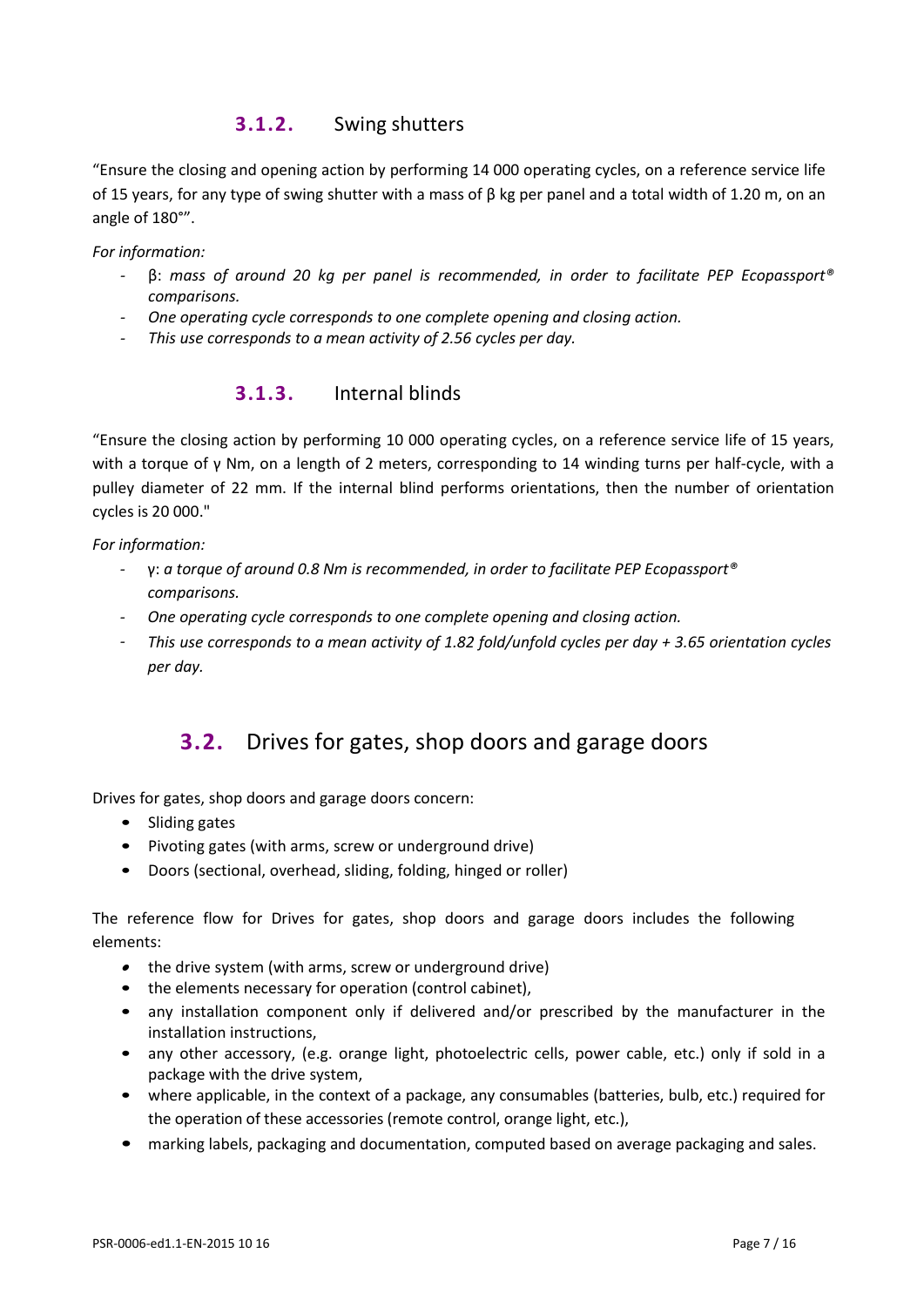#### **3.2.1.** Drives intended for private houses

#### 3.2.1.1. Sliding gates for private houses

"Ensure the closing and opening action by performing 30 000 operating cycles, on a reference service life of 15 years, on any type of sliding gate with a mass of  $\varepsilon$  kg, on a length of 3 meters".

*For information:*

- *-* ε*: a mass of around 500 kg is recommended, in order to facilitate PEP Ecopassport comparisons.*
- *- One operating cycle corresponds to one complete opening and closing action.*
- *- This use corresponds to a mean activity of 5.48 cycles per day.*

#### 3.2.1.2. Swing gates for private houses

"Ensure the closing and opening action by performing 30 000 operating cycles, on a reference service life of 15 years, on any type of swing gate with a mass of  $\zeta$  kg per panel, on an angle of 90°".

*For information:*

- *- ζ: a mass of around 300 kg is recommended, in order to facilitate PEP Ecopassport comparisons.*
- *- One operating cycle corresponds to one complete opening and closing action.*
- *- This use corresponds to a mean activity of 5.48 cycles per day.*

#### 3.2.1.3. Garage doors for private houses

"Ensure the closing and opening action by performing 30 000 operating cycles, on a reference service life of 15 years, on any type of garage door, with a traction force of η daN, on a length of 2 meters".

- *-* η: *a traction force of around 100 daN is recommended, in order to facilitate PEP Ecopassport® comparisons.*
- *- One operating cycle corresponds to one complete opening and closing action.*
- *- This use corresponds to a mean activity of 5.48 cycles per day.*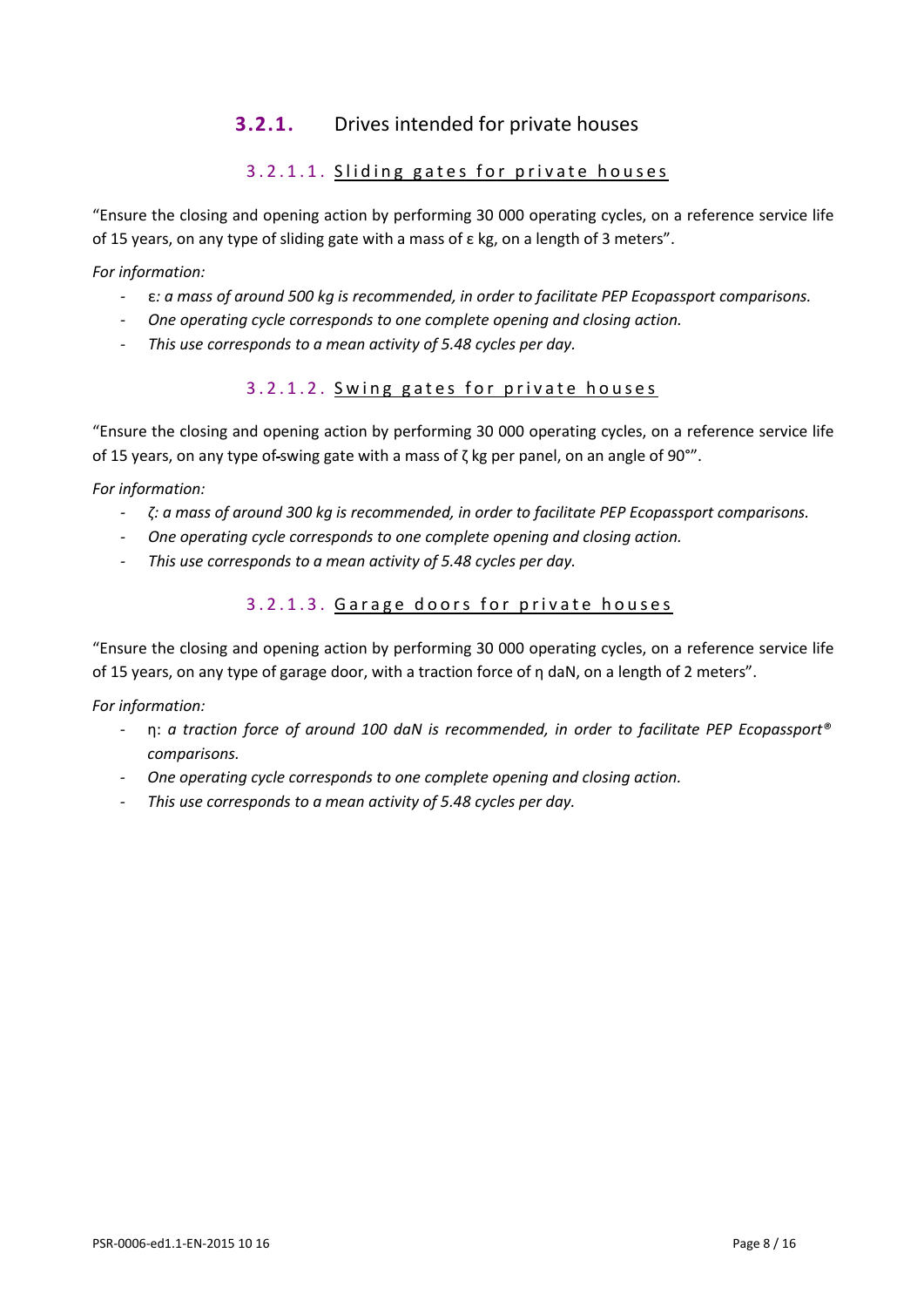### **3.2.2.** Drives intended for collective residential buildings

#### 3.2.2.1. Sliding gates for collective residential buildings

"Ensure the closing and opening action by performing 90 000 operating cycles, on a reference service life of 15 years, on any type of sliding gate with a mass of  $\theta$  kg, on a length of 4 meters".

*For information:*

- *-* θ *: a mass of around 500 kg is recommended, in order to facilitate PEP Ecopassport® comparisons.*
- *- One operating cycle corresponds to one complete opening and closing action.*
- *- This use corresponds to a mean activity of 16 cycles per day.*

#### 3.2.2.2. S wing gates for collective residential buildings

"Ensure the closing and opening action by performing 90 000 operating cycles, on a reference service life of 15 years, on any type of swing gate with a mass of  $\lambda$  kg, on an angle of 90°".

*For information:*

- *- λ: a mass of around 300 kg is recommended, in order to facilitate PEP Ecopassport® comparisons.*
- *- One operating cycle corresponds to one complete opening and closing action.*
- *- This use corresponds to a mean activity of 16 cycles per day.*

#### 3.2.2.3. Garage doors for collective residential buildings

"Ensure the closing and opening action by performing 90 000 operating cycles, on a reference service life of 15 years, on any type of garage door, with a traction force of ф daN, on a length of 2 meters".

- *-* ф: *a torque of around 200 daN is recommended, in order to facilitate PEP Ecopassport® comparisons.*
- *- One operating cycle corresponds to one complete opening and closing action.*
- *- This use corresponds to a mean activity of 16 cycles per day.*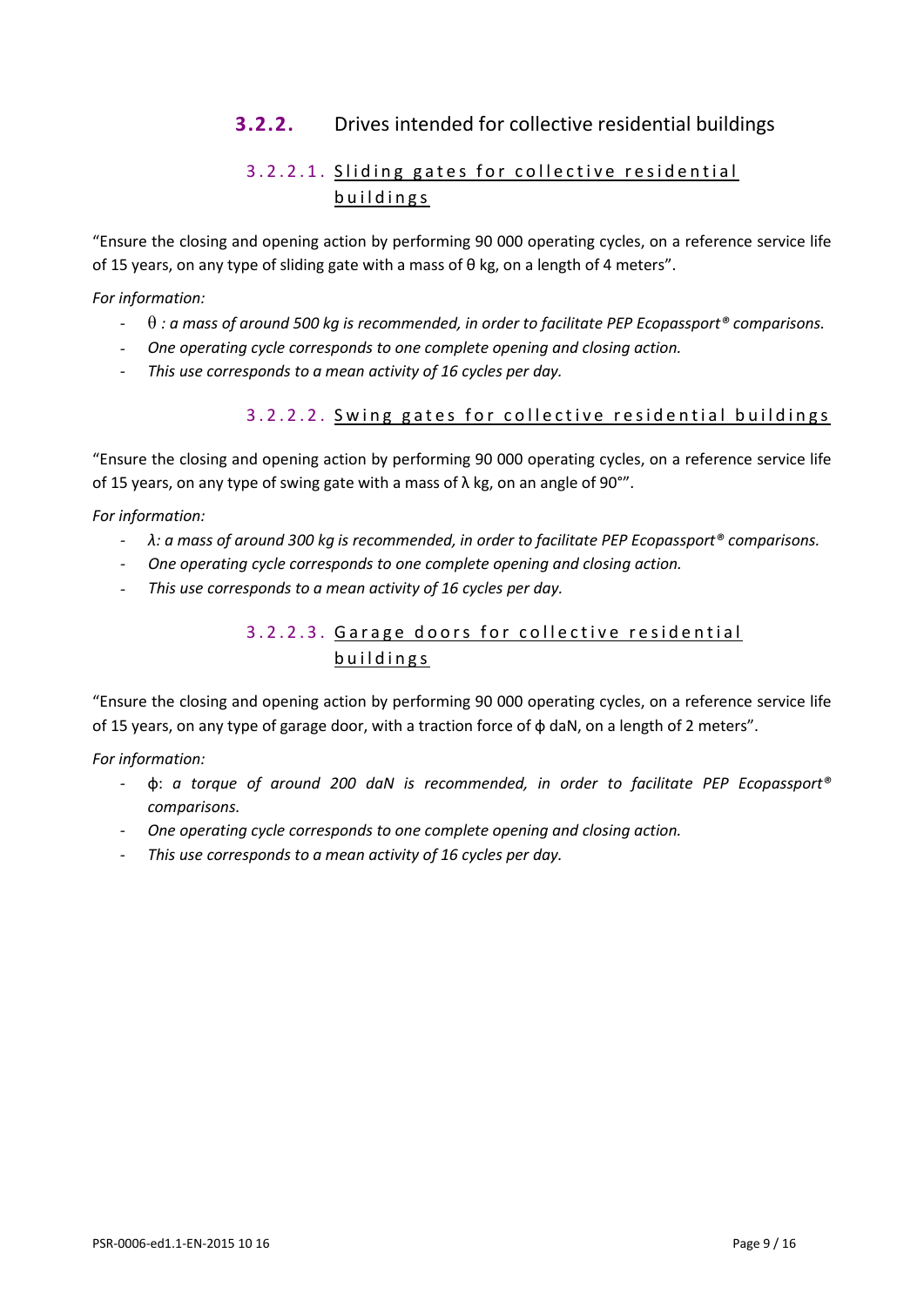## <span id="page-9-0"></span>**3.3.** Overview of functional unit

This section presents an overview of the respective functional unit characteristics.

|                                               | <b>Operating cycles</b> | Reference           | Length or      | Approximate torque [Nm] or | Mass [kg]    | <b>Section describing FU</b> |
|-----------------------------------------------|-------------------------|---------------------|----------------|----------------------------|--------------|------------------------------|
|                                               |                         | <b>Service Life</b> | angle          | traction force [daN]       |              |                              |
|                                               |                         |                     |                |                            |              |                              |
| <b>External roller closing systems</b>        |                         |                     |                |                            |              |                              |
| Roller shutters                               | 14000                   | 15 years            | 2m             | 10 Nm                      |              | 3.1.1.1                      |
| External venetian blinds                      | 14000                   | 15 years            | 2m             | 6 <sub>Nm</sub>            |              | 3.1.1.2                      |
| <b>Vertical blinds</b>                        | 14000                   | 15 years            | 2m             | 6 <sub>Nm</sub>            |              | 3.1.1.3                      |
| Awnings                                       | 14000                   | 15 years            | 3m             | 35 Nm                      |              | 3.1.1.4                      |
| Hinged shutters                               | 14000                   | 15 years            | $180^\circ$    |                            | 20 kg/panel  | 3.1.2.                       |
| Internal vertical blinds                      | 10000                   | 15 years            | 2m             | $0.8$ Nm                   |              | 3.1.3                        |
| Drives for gates, shop doors and garage doors |                         |                     |                |                            |              |                              |
|                                               |                         |                     |                |                            |              |                              |
| Residential private house                     |                         |                     |                |                            |              |                              |
| Sliding gates                                 | 30000                   | 15 years            | 3m             |                            | 500 kg       | 3.2.1.1.                     |
| Pivoting gates                                | 30000                   | 15 years            | $90^\circ$     |                            | 300 kg/panel | 3.2.1.2.                     |
| Garage doors                                  | 30000                   | 15 years            | 2m             | 100 daN                    |              | 3.2.1.3.                     |
| Collective residential building               |                         |                     |                |                            |              |                              |
| Sliding gates                                 | 90000                   | 15 years            | 4 <sub>m</sub> |                            | 500 kg       | 3.2.2.1.                     |
| Pivoting gates                                | 90000                   | 15 years            | $90^\circ$     |                            | 300 kg/panel | 3.2.2.2.                     |
| Garage doors                                  | 90000                   | 15 years            | 2m             | 200 daN                    |              | 3.2.2.3.                     |

## <span id="page-9-2"></span><span id="page-9-1"></span>**4 . Development of scenarios**

## **4.1.** Manufacturing stage

For this stage, the rules defined in the Product Category Rules within the PEP Ecopassport® Program (PEP-PCR-ed 3-EN-2015-04 02) shall be applicable.

<span id="page-9-3"></span>In particular, when a package is marketed, the consumables (batteries, bulb, etc.) supplied in the package must be counted in the manufacturing stage.

## **4.2.** Distribution stage

For this stage, the rules defined in the Product Category Rules within the PEP Ecopassport® Program (PEP-PCR-ed 3-EN-2015-04 02) shall be applicable.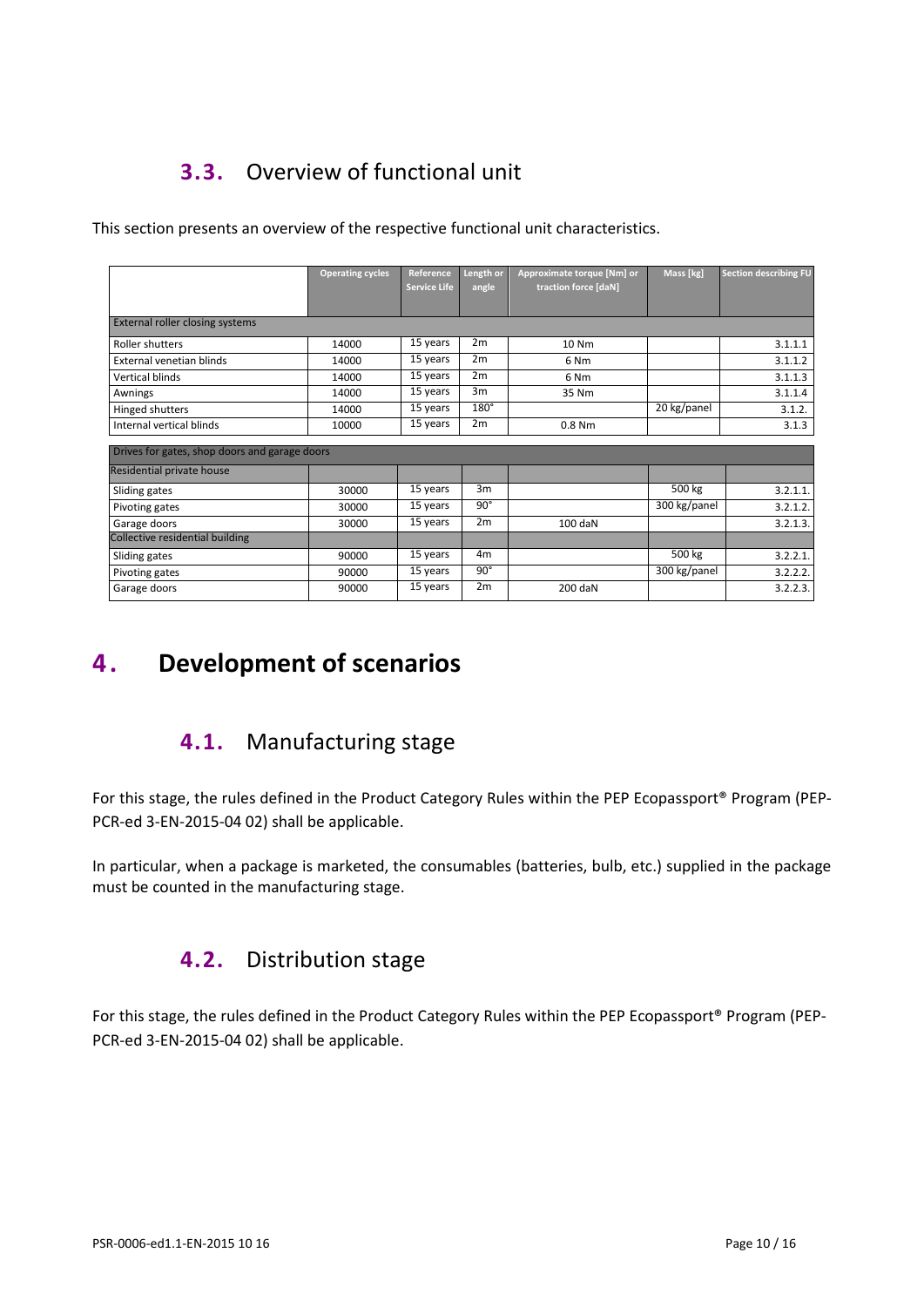### **4.3.** Installation stage

<span id="page-10-1"></span><span id="page-10-0"></span>Masonry work and utility connections are not considered in the analysis as they are selected on a case-bycase basis depending on the configuration of the installation site.

### **4.4.** Use stage

The use stage of the drives for blinds and closures installed in buildings covers two phases:

- Motion phase of drive
- Standby phase

Manufacturers should thus specify the ratios of each of these stages (in %), on each PEP ecopassport. The ratios are computed using the following equations:

*No. of operating cycles per year x time of 1 operating cycle = Motion ratio [%]*  $365 \times 24 \times 60$ 

(1 - *Motion ratio* [%]) = *Standby ratio* [%]

The only variable is the operating cycle time. This value should preferably be determined by laboratory tests that are presented in the LCA report. If no such tests are conducted, the value could be computed theoretically and, in this case, computing details should be presented in the LCA report.

Consumption during the motion phase is measured over 3 consecutive operating cycles, under the standard test conditions defined in NF EN 60335-1.

Consumption during the standby phase is measured in compliance with the test conditions defined by the international standard CEI ICE 62301: Household electrical appliances - Measurement of standby power

<span id="page-10-2"></span>Moreover, when a package is marketed, the manufacture, distribution, and end of life of replacement consumables (batteries, bulbs, etc.) required for the operation of the accessories (remote control, orange light, etc.) during the reference service life of the drive must be counted in the use stage.

## **4.5.** End of life cycle stage

For this stage, the rules defined in the Product Category Rules within the PEP Ecopassport<sup>®</sup> Program (PEP-PCR-ed 3-EN-2015-04 02) shall be applicable.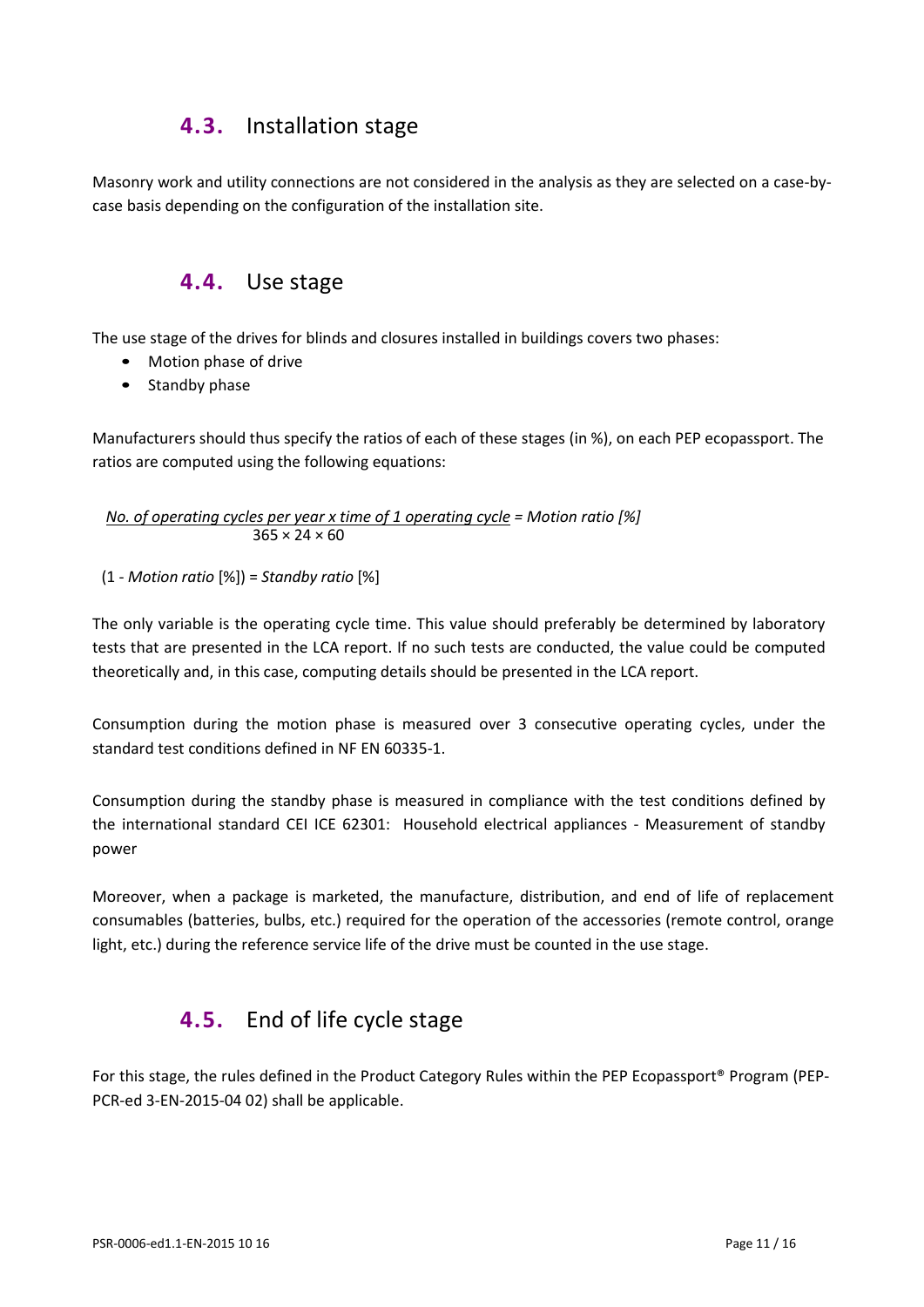## <span id="page-11-0"></span>**5 . PEP update rules**

When a drive for closures installed in buildings, with a registered PEP, is subject to one or more technological changes, the PEP issuing company should conduct a sensitivity analysis. A new registration is necessary if any impact varies significantly.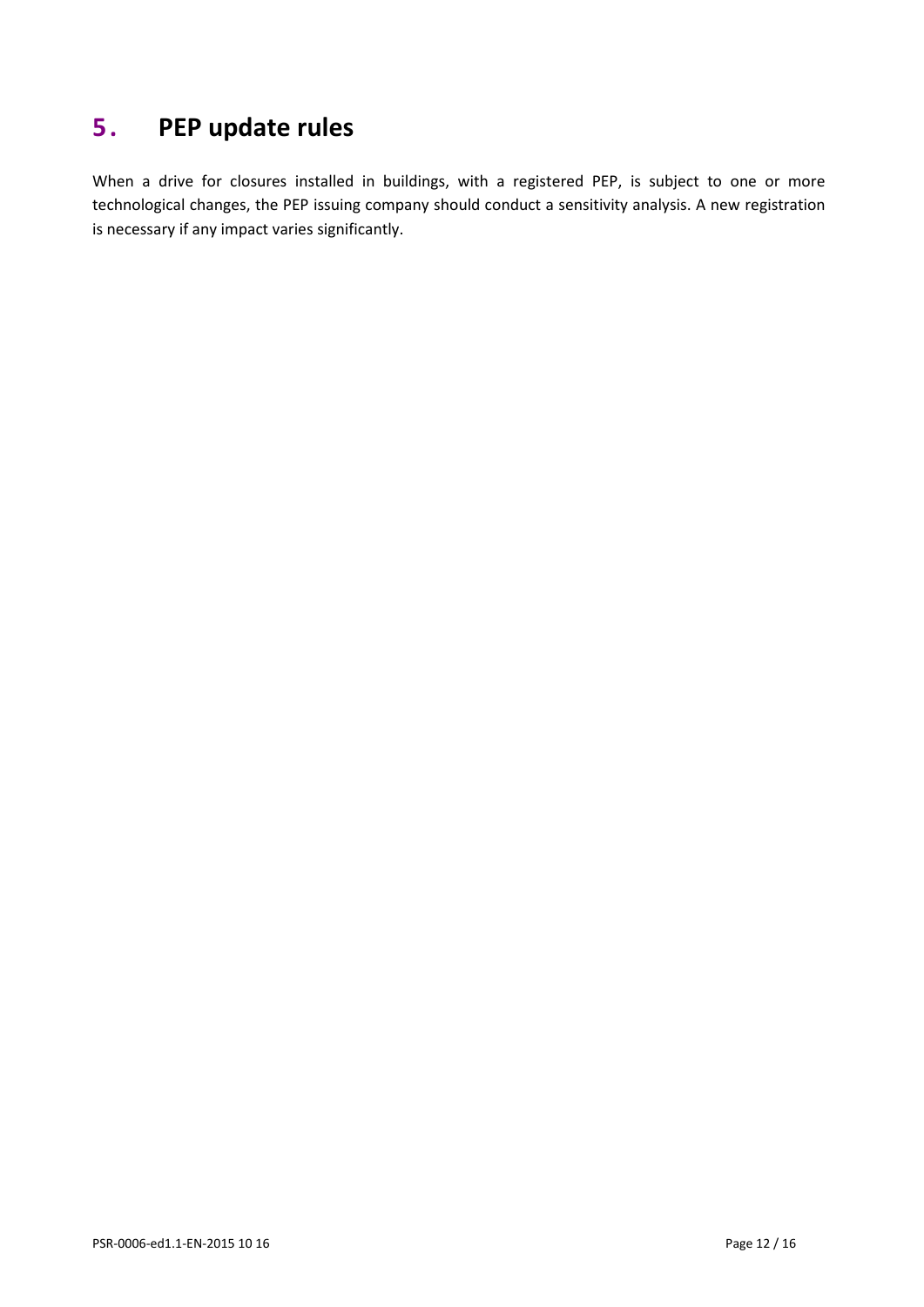## <span id="page-12-1"></span><span id="page-12-0"></span>**6 . Appendices**

## **6.1.** Appendix 1: Reference standards used to define functional units

#### **6.1.1.** Reference standards

#### *Brand regulations:*

NF 202-Closing systems NF 421-Garage doors for private houses

#### *Standards:*

NF P25-362: Closing systems for open bays and gates. Technical specifications - Safety requirements NF EN 13120: Internal blinds. Performance requirements, including safety NF EN 60335-1: Household electrical and similar appliances – Safety IEC ICE 62301: Household electrical appliances - Measurement of standby power

#### **6.1.2.** Endurance category references

Translation of the original extract from NF 202 - Closing systems - Technical Document 1 - Page 12/14

Supplement to NF certification requirements-Closing systems (NF 202)  $12/14$ Technical document 1 : CLOSING SYSTEMS - Standards and supplementary specifications (Revision 03)

3.4.2. Mechanical endurance (E\*) : 3 classes

Qualification and monitoring tests

 $E^*$ <sub>2</sub> 7 000 folding / unfolding cycles

E<sup>\*</sup><sub>3</sub> 10 000 folding / unfolding cycles

 $E^*$ <sub>4</sub> 14 000 folding / unfolding cycles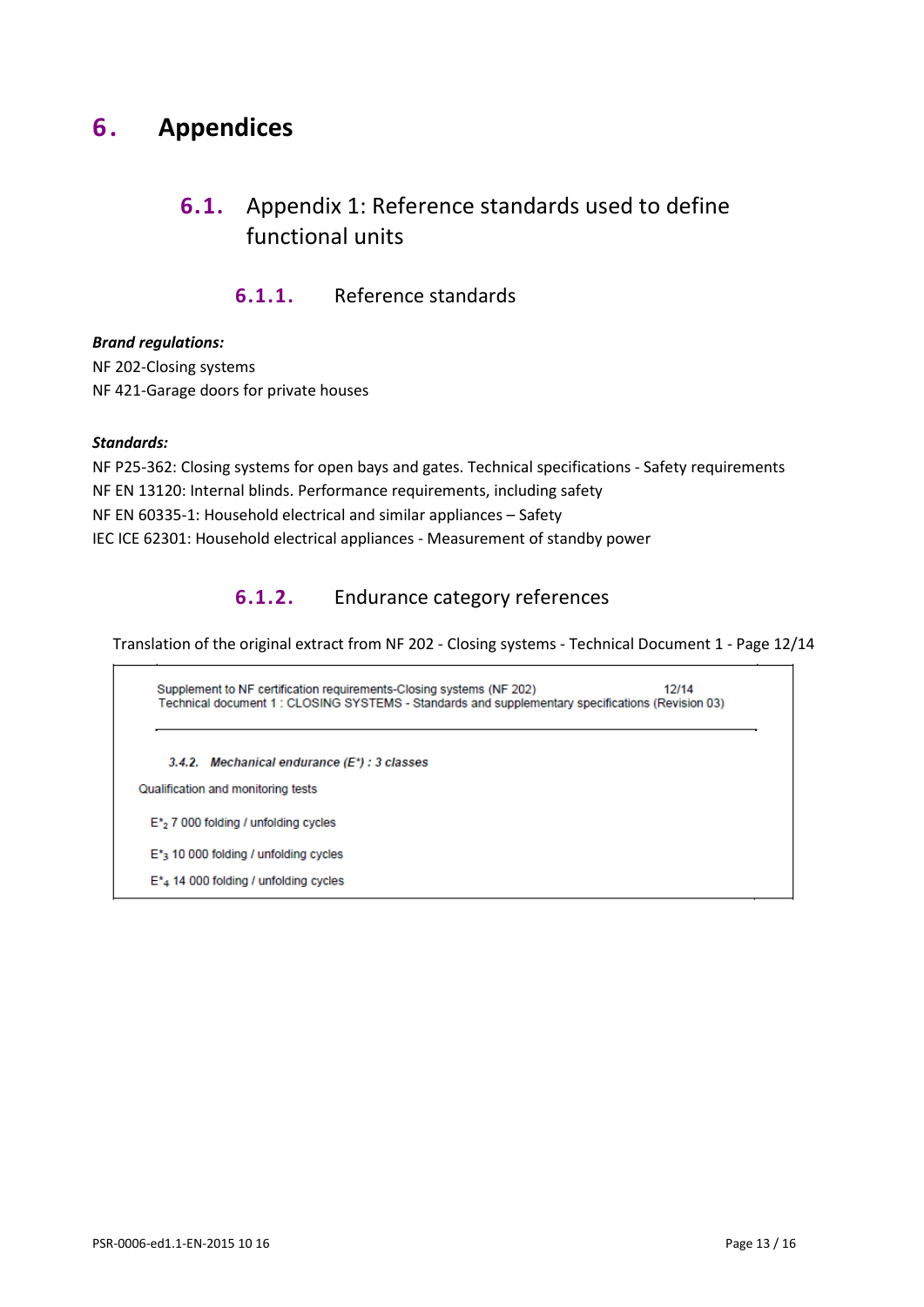#### Translation of the original extract from NF EN 13120 - Interior blinds

| 7.4 Endurance categories                                                        |                     |                                |        |                       |
|---------------------------------------------------------------------------------|---------------------|--------------------------------|--------|-----------------------|
| Table 4 shows the number of cycles for the three endurance categories specified |                     |                                |        |                       |
|                                                                                 |                     |                                |        |                       |
|                                                                                 |                     | Table $4$ – Endurance category |        |                       |
|                                                                                 | Number of cycles    | Category 1                     |        | Category 2 Category 3 |
|                                                                                 | Folding / unfolding | 2000                           | 5 000  | 10 000                |
|                                                                                 | Orientation         | 4 0 0 0                        | 10 000 | 20 000                |
|                                                                                 |                     |                                |        |                       |

#### Translation of the original extract from NF 421 - Garage door for private house

3.3.2 Mechanical endurance  $(E)$ 

Mechanical endurance qualifies the life cycle of the complete system when subjected to repeated mechanical operation (opening / closing). The endurance of each part depends on its own performance and also on that of the assembly of which it is a component.

The opening and closing timer systems are also applied. If no requirements are specified, a time of 1 minute will be applied by default.

During the endurance test, the specifications defined by the requesting authority are applied, together with those defined in the manufacturer's user manual, with the approval of the committee.

Category:

| Category | Number of cycles | Specification |
|----------|------------------|---------------|
|          | 10000            |               |
|          | 20000            |               |
| E٦       | 30000            |               |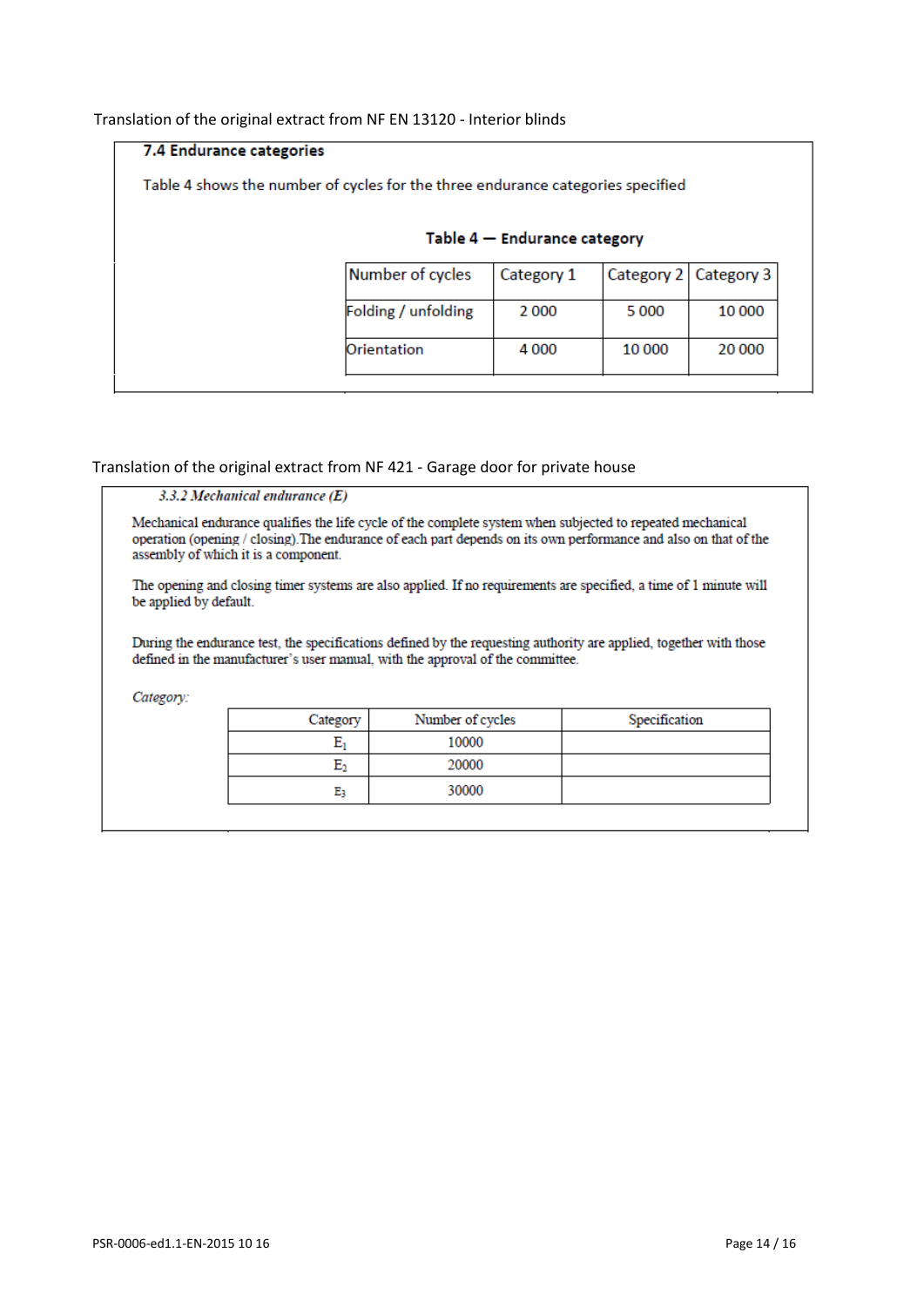#### Translation of the original extract from NF P25-362: Closing systems for open bays and gates.

#### Guaranteed reference travel per hour 6.2

Table 4 defines the values for the guaranteed reference travel per hour (expressed in metres), for the six utilisation categories, or closing system operating limits with normal servicing, including the replacement of parts subject to wear, and safety parts, as recommended by the manufacturer.

| <b>Utilisation</b> category | Number of cycles<br>per day | Number of cycles<br>per year | Guaranteed reference travel<br>per hour<br>(m) |
|-----------------------------|-----------------------------|------------------------------|------------------------------------------------|
|                             | $\leq 6$                    | $\leq 2400$                  | 16                                             |
|                             | $\leq 16$                   | $\leq 6400$                  | 75                                             |
|                             | $\leq 40$                   | $\leq 16000$                 | 100                                            |
|                             | $\leq 100$                  | $\leq 40000$                 | 150                                            |
|                             | $\leq 250$                  | $\leq 100000$                | 200                                            |
| 6                           | $\leq 630$                  | $\leq$ 252 000               | 250                                            |

#### Table 4: Guaranteed reference travel per hour as a function of utilisation category for open bays operating in normal ambient conditions

The works coordinator or its appointed representative should specify the utilisation category adopted.

In the case of automatic or semi-automatic garage doors, defining the traffic category is facilitated by the following consideration:

"It is generally accepted, as an initial approximation, that the number of cycles per day is twice the capacity of a vehicle park, when the park only has one door, and is equal to the capacity of the park when the park has two doors (one entry and one  $exit$ ".

The following categories are recommended:

- collective garages: category 2 - 4 - 5,

- private house garages: category 1.